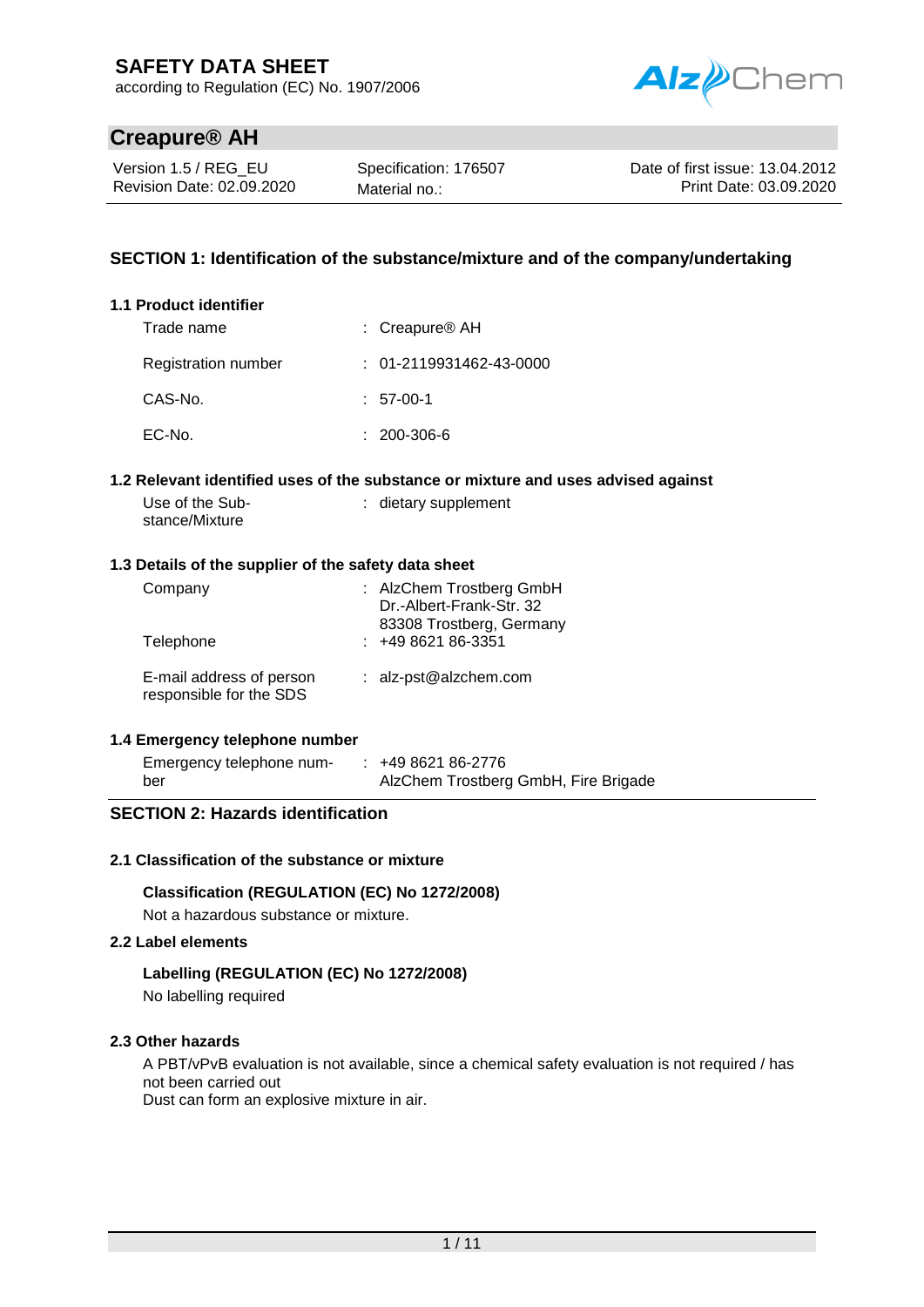according to Regulation (EC) No. 1907/2006



# **Creapure® AH**

Version 1.5 / REG\_EU Revision Date: 02.09.2020

Specification: 176507 Material no.:

Date of first issue: 13.04.2012 Print Date: 03.09.2020

# **SECTION 3: Composition/information on ingredients**

## **3.1 Substances**

## **Components**

| Chemical name       | CAS-No.<br>EC-No.      | Concentration (% w/w) |
|---------------------|------------------------|-----------------------|
| Creatine, anhydrous | $57-00-1$<br>200-306-6 | 100                   |

## **SECTION 4: First aid measures**

#### **4.1 Description of first aid measures**

| If inhaled              | See that there is fresh air.                                     |
|-------------------------|------------------------------------------------------------------|
| In case of skin contact | : No hazards which require special first aid measures.           |
| In case of eye contact  | : Rinse thoroughly with plenty of water, also under the eyelids. |
| If swallowed            | : No particular product-specific measures                        |

#### **4.2 Most important symptoms and effects, both acute and delayed**

None known.

#### **4.3 Indication of any immediate medical attention and special treatment needed**

Treatment : No hazards which require special first aid measures.

## **SECTION 5: Firefighting measures**

#### **5.1 Extinguishing media**

| Suitable extinguishing media      | : Water spray, foam, $CO2$ , dry powder. |
|-----------------------------------|------------------------------------------|
| Unsuitable extinguishing<br>media | $:$ high volume water jet                |

#### **5.2 Special hazards arising from the substance or mixture**

| Hazardous combustion prod- : Carbon oxides |                       |
|--------------------------------------------|-----------------------|
| ucts                                       | Nitrogen oxides (NOx) |

#### **5.3 Advice for firefighters**

| Special protective equipment | In the case of fire, wear respiratory protective equipment in- |
|------------------------------|----------------------------------------------------------------|
| for firefighters             | dependent of surrounding air and chemical protective suit.     |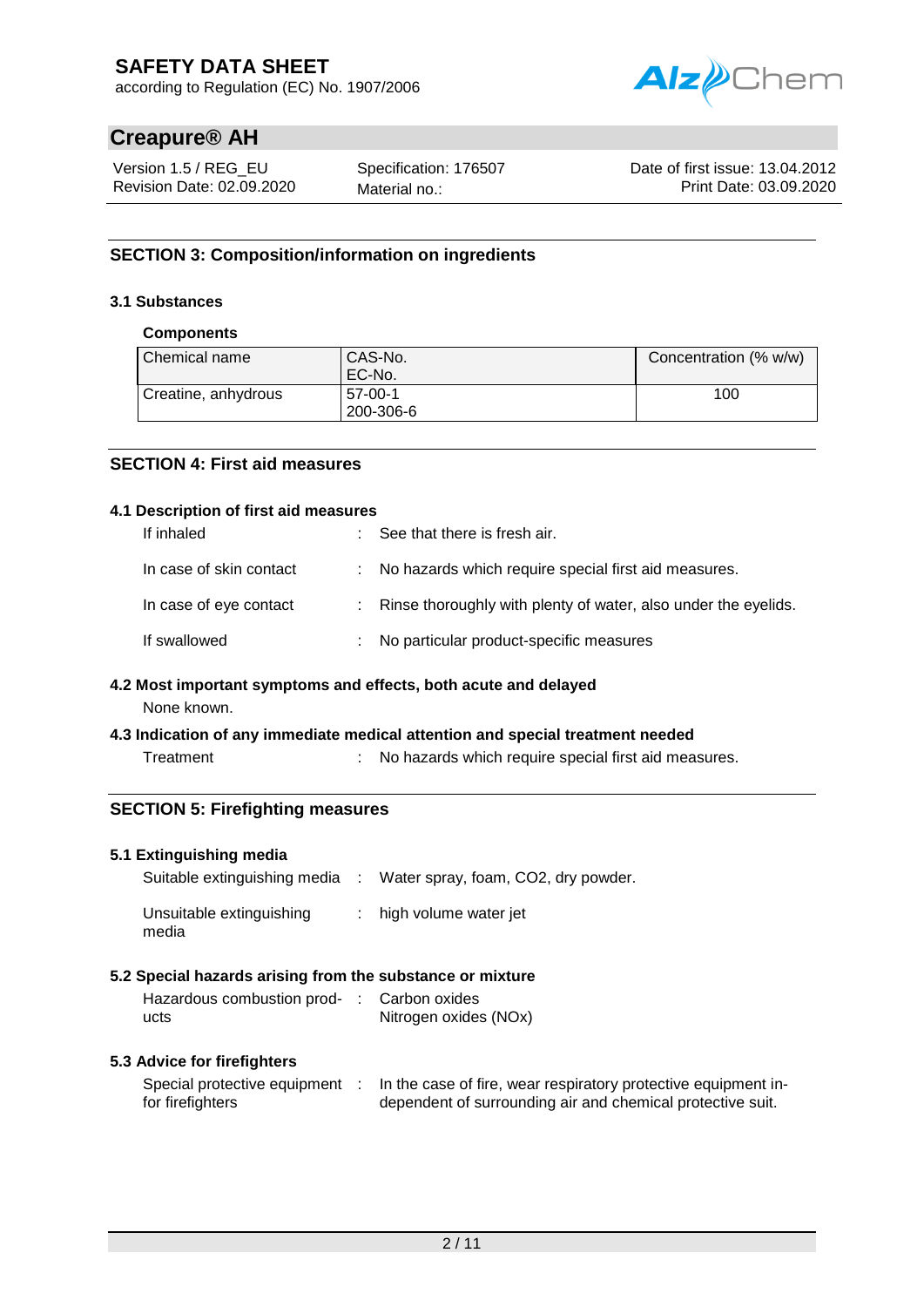according to Regulation (EC) No. 1907/2006



# **Creapure® AH**

Version 1.5 / REG\_EU Revision Date: 02.09.2020 Specification: 176507 Material no.:

Date of first issue: 13.04.2012 Print Date: 03.09.2020

## **SECTION 6: Accidental release measures**

|                               | 6.1 Personal precautions, protective equipment and emergency procedures                                       |
|-------------------------------|---------------------------------------------------------------------------------------------------------------|
| Personal precautions          | : Wear personal protective equipment; see section 8.<br>Ensure adequate ventilation.<br>Avoid dust formation. |
| 6.2 Environmental precautions |                                                                                                               |
| Environmental precautions     | : Prevent substance from entering soil, natural bodies of water<br>and sewer systems.                         |

#### **6.3 Methods and material for containment and cleaning up**

| Methods for cleaning up | : Use mechanical handling equipment.              |
|-------------------------|---------------------------------------------------|
|                         | Avoid dust formation.                             |
|                         | Keep in suitable, closed containers for disposal. |

#### **6.4 Reference to other sections**

For disposal considerations see section 13.

|  |  | <b>SECTION 7: Handling and storage</b> |
|--|--|----------------------------------------|
|--|--|----------------------------------------|

#### **7.1 Precautions for safe handling**

| Advice on safe handling                                          | : Ensure adequate ventilation.<br>Avoid dust formation.<br>Do not allow accumulation of dust.                                                                                                                                              |
|------------------------------------------------------------------|--------------------------------------------------------------------------------------------------------------------------------------------------------------------------------------------------------------------------------------------|
| Advice on protection against<br>fire and explosion               | Avoid formation of air-dust mixtures and keep away from igni-<br>tion sources (sparks, flames, open flame) to prevent dust ex-<br>plosions. Take precautionary measures against static dis-<br>charges.                                    |
| Hygiene measures                                                 | Do not breathe dust. Do not get in eyes. Take off clothing and<br>shoes contaminated with product. Clean before reuse. Do not<br>eat, drink or smoke while working. Wash hands, and/or face<br>before breaks and when workday is finished. |
| Dust explosion class                                             | St1 (slight dust explosion hazard)                                                                                                                                                                                                         |
| 7.2 Conditions for safe storage, including any incompatibilities |                                                                                                                                                                                                                                            |
| Requirements for storage<br>areas and containers                 | Keep container tightly closed in a dry and well-ventilated<br>place.                                                                                                                                                                       |
| Packaging material                                               | Suitable material: polyethylene, Polypropylene                                                                                                                                                                                             |
| 7.3 Specific end use(s)                                          |                                                                                                                                                                                                                                            |
| Specific use(s)                                                  | We are unaware of any specific end uses which go beyond<br>the data reported in Section 1.                                                                                                                                                 |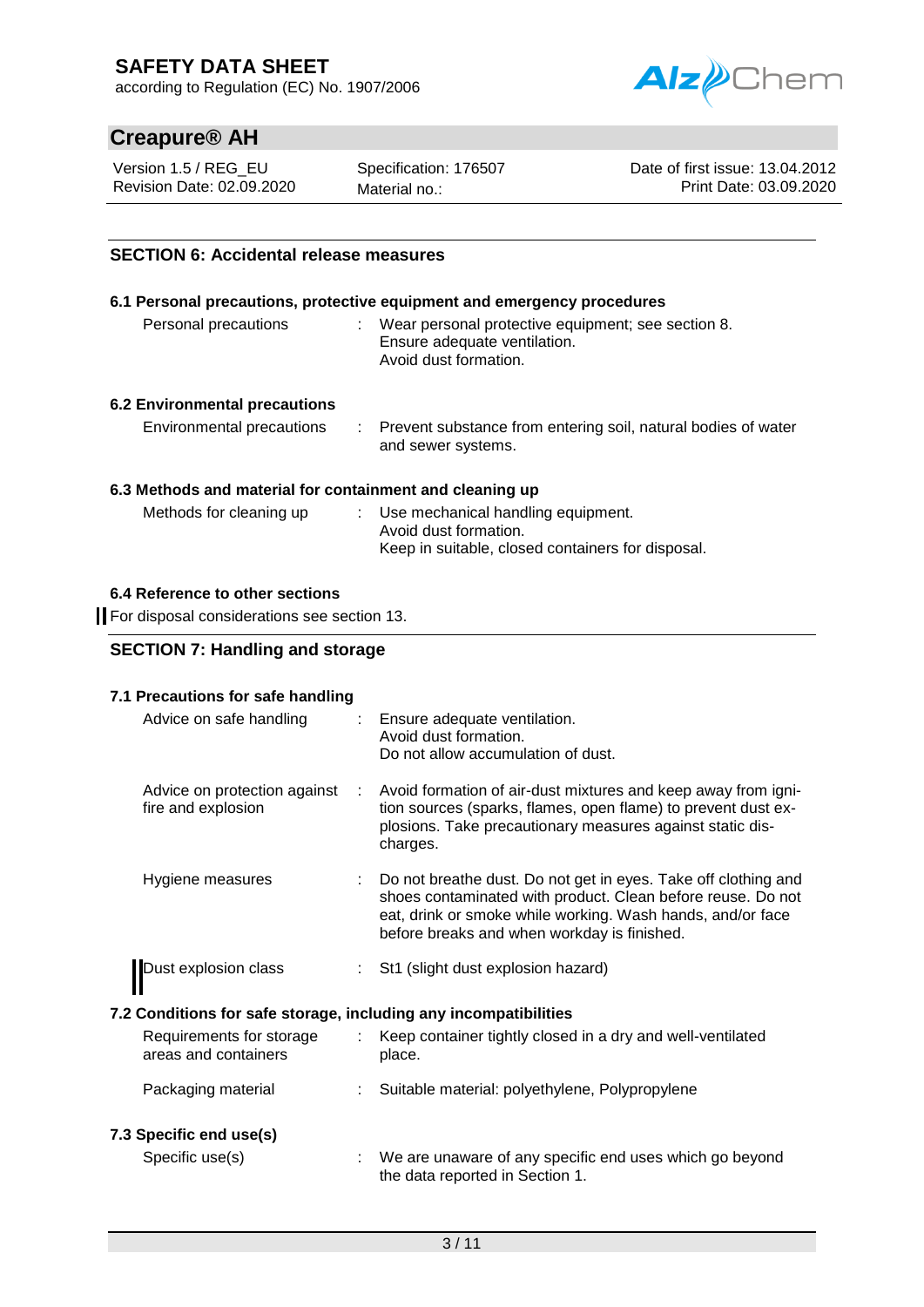according to Regulation (EC) No. 1907/2006



# **Creapure® AH**

Version 1.5 / REG\_EU Revision Date: 02.09.2020 Specification: 176507 Material no.:

Date of first issue: 13.04.2012 Print Date: 03.09.2020

## **SECTION 8: Exposure controls/personal protection**

#### **8.1 Control parameters**

None known

## **8.2 Exposure controls**

| Personal protective equipment |    |                                                                                                                                                      |
|-------------------------------|----|------------------------------------------------------------------------------------------------------------------------------------------------------|
| Eye protection                |    | protective goggles in case of dusts being formed                                                                                                     |
| Hand protection               |    |                                                                                                                                                      |
| Remarks                       |    | not required under normal use                                                                                                                        |
| Skin and body protection      |    | Long sleeved clothing                                                                                                                                |
| <b>Respiratory protection</b> | ÷. | not required under normal use<br>Use suitable respiratory protection in the presence of dust.<br>Dust protection mask in accordance with EN 149 FFP2 |

## **SECTION 9: Physical and chemical properties**

#### **9.1 Information on basic physical and chemical properties**

| Appearance                                                              |                           | powder                                                       |
|-------------------------------------------------------------------------|---------------------------|--------------------------------------------------------------|
| Colour                                                                  |                           | white                                                        |
| рH                                                                      |                           | 7,4 $(20 °C)$<br>Concentration: 14 g/l                       |
| Melting point/range                                                     |                           | 303 °Cdecomposition                                          |
| Flash point                                                             | ÷                         | Not applicable                                               |
| Burning number                                                          |                           | BZ 1 - does not ignite.                                      |
| Upper explosion limit / upper : no data available<br>flammability limit |                           |                                                              |
| Lower explosion limit / Lower : no data available<br>flammability limit |                           |                                                              |
| Vapour pressure                                                         | ÷.                        | 0,001 hPa<br>negligible                                      |
| Density                                                                 |                           | : ca. 1,33 g/cm3 (25 °C)                                     |
| Solubility(ies)<br>Water solubility                                     | $\mathbb{R}^{\mathbb{Z}}$ | 14 g/l (20 °C)                                               |
| Partition coefficient: n-<br>octanol/water                              | ÷.                        | log Pow: $< -2$ (20 °C)<br>Method: EEC method 92/69/EEC, A 8 |
|                                                                         |                           |                                                              |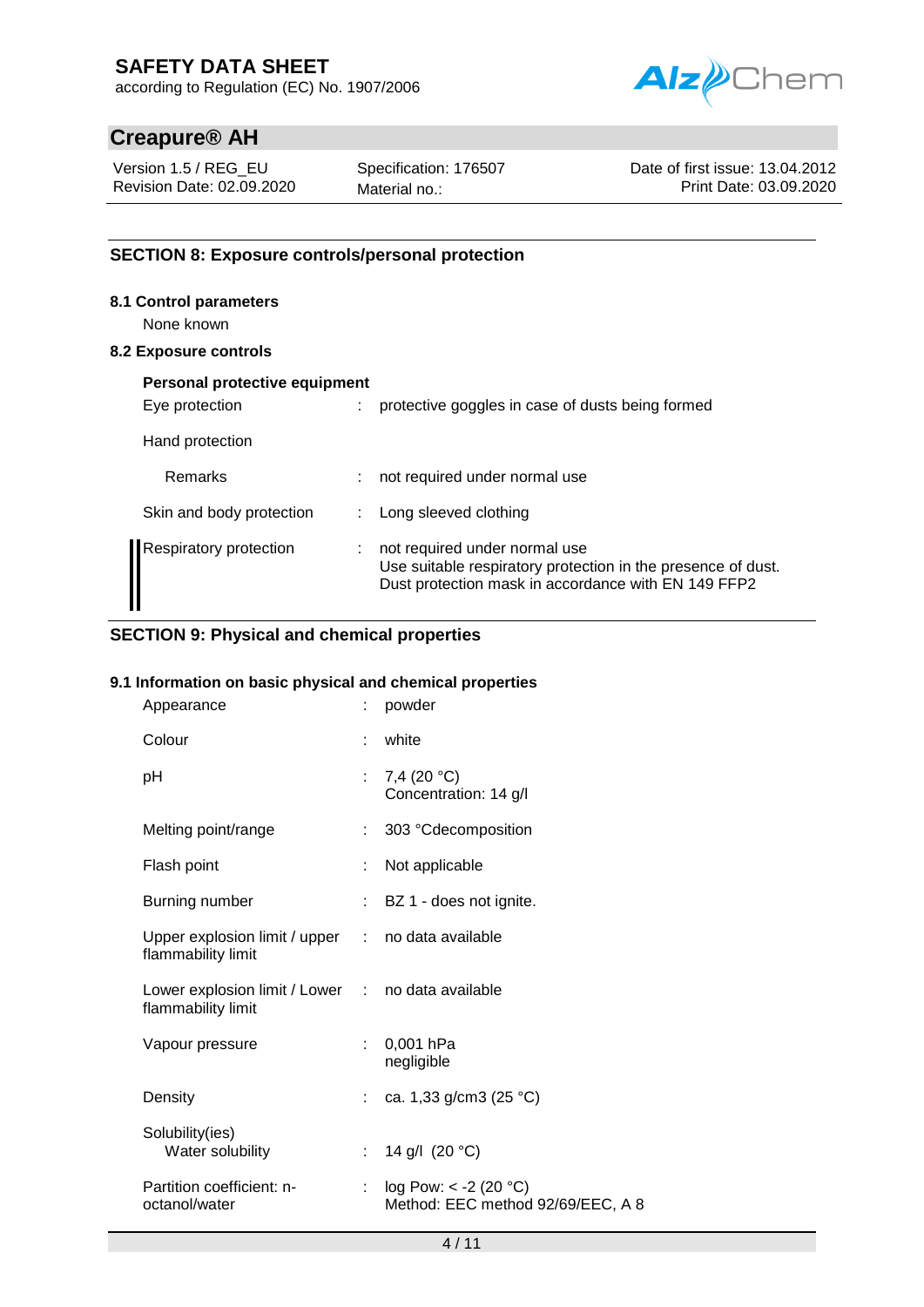according to Regulation (EC) No. 1907/2006



# **Creapure® AH**

| Version 1.5 / REG EU<br>Revision Date: 02.09.2020 | Specification: 176507<br>Material no.:                        | Date of first issue: 13.04.2012<br>Print Date: 03.09.2020 |
|---------------------------------------------------|---------------------------------------------------------------|-----------------------------------------------------------|
| Auto-ignition temperature                         | $>$ 360 °C<br>Ignition temperature for deposited dust         |                                                           |
|                                                   | > 800 °C<br>Ignition temperature for swirling (airborne) dust |                                                           |
| 9.2 Other information                             |                                                               |                                                           |
| Impact sensitivity                                | Not impact sensitive.                                         |                                                           |
| Molecular weight                                  | 131,13 g/mol                                                  |                                                           |
| Dust explosion class                              | St1 (slight dust explosion hazard)                            |                                                           |

# **SECTION 10: Stability and reactivity**

#### **10.1 Reactivity**

See section 10.3

#### **10.2 Chemical stability**

No decomposition if stored and applied as directed.

#### **10.3 Possibility of hazardous reactions**

| No hazardous reactions are known if properly handled and<br>Hazardous reactions<br>stored. |  |
|--------------------------------------------------------------------------------------------|--|
|--------------------------------------------------------------------------------------------|--|

## **10.4 Conditions to avoid**

Conditions to avoid : Avoid temperatures above 250°C.

#### **10.5 Incompatible materials**

| Materials to avoid | Strong oxidizing agents       |
|--------------------|-------------------------------|
|                    | Strong acids and strong bases |

#### **10.6 Hazardous decomposition products**

Decomposition products in event of fire: see section 5

#### **SECTION 11: Toxicological information**

#### **11.1 Information on toxicological effects**

**Acute toxicity**

#### **Components:**

## **Creatine, anhydrous:**

Acute oral toxicity : LD50 (Rat): > 2000 mg/kg Method: OECD 423 Assessment: Based on available data, the classification criteria are not met. Remarks: Own study, IUCLID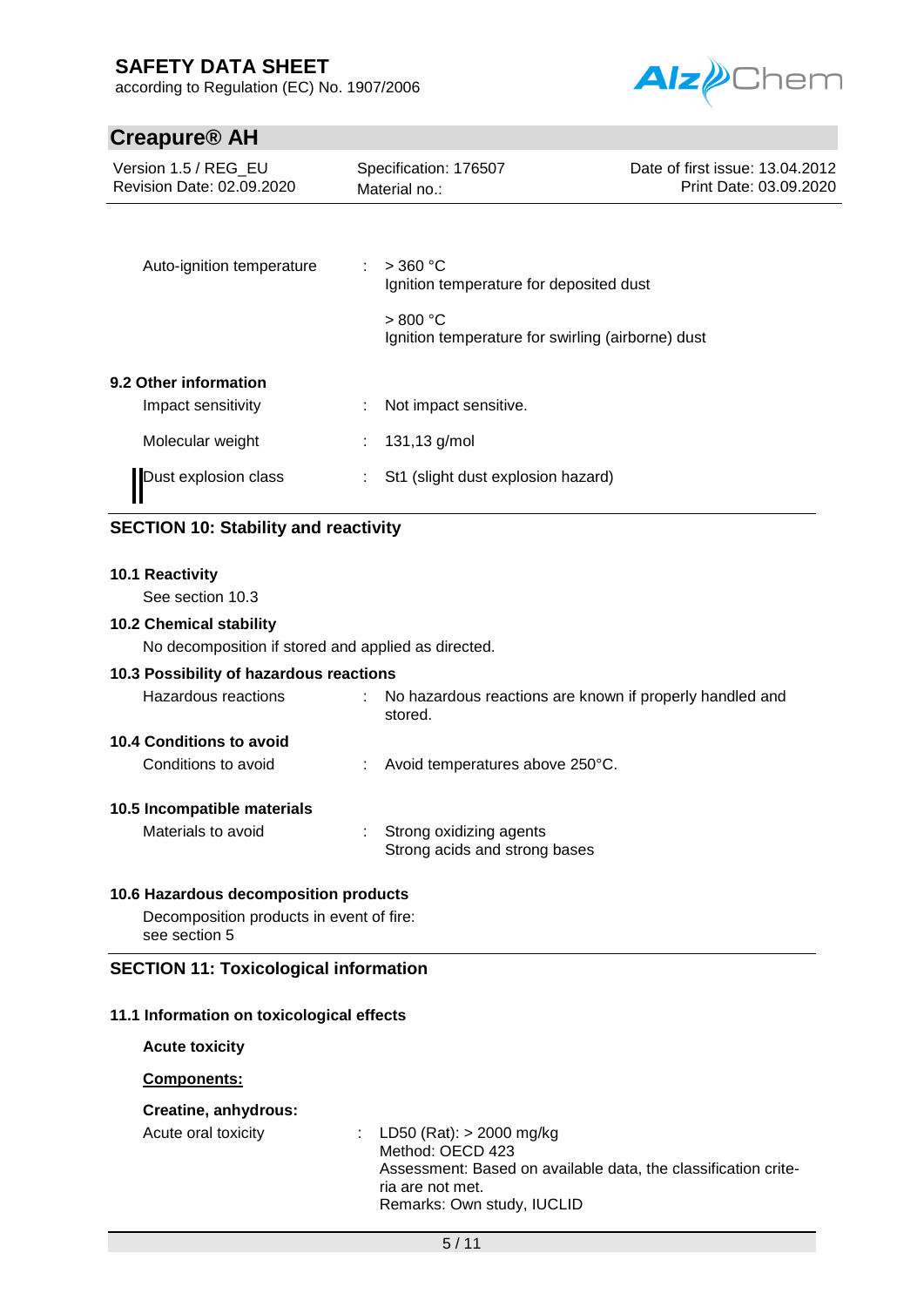according to Regulation (EC) No. 1907/2006



# **Creapure® AH**

| Version 1.5 / REG_EU<br>Revision Date: 02.09.2020 | Specification: 176507<br>Material no.:                                                                                              | Date of first issue: 13.04.2012<br>Print Date: 03.09.2020 |
|---------------------------------------------------|-------------------------------------------------------------------------------------------------------------------------------------|-----------------------------------------------------------|
|                                                   |                                                                                                                                     |                                                           |
|                                                   |                                                                                                                                     |                                                           |
| Acute inhalation toxicity                         | : Remarks: no data available<br><b>IUCLID</b>                                                                                       |                                                           |
| Acute dermal toxicity                             | Assessment: Based on available data, the classification crite-<br>ria are not met.<br>Remarks: IUCLID                               |                                                           |
| <b>Skin corrosion/irritation</b>                  |                                                                                                                                     |                                                           |
| Components:                                       |                                                                                                                                     |                                                           |
| Creatine, anhydrous:                              |                                                                                                                                     |                                                           |
| <b>Species</b>                                    | Rabbit                                                                                                                              |                                                           |
| Method                                            | <b>OECD Test Guideline 404</b>                                                                                                      |                                                           |
| Result<br>Remarks                                 | No skin irritation<br>Own study, IUCLID                                                                                             |                                                           |
|                                                   |                                                                                                                                     |                                                           |
| Serious eye damage/eye irritation                 |                                                                                                                                     |                                                           |
| Components:                                       |                                                                                                                                     |                                                           |
| Creatine, anhydrous:                              |                                                                                                                                     |                                                           |
| Species                                           | Rabbit                                                                                                                              |                                                           |
| Method<br>Result                                  | <b>OECD Test Guideline 405</b><br>No eye irritation                                                                                 |                                                           |
| Remarks                                           | Own study, IUCLID                                                                                                                   |                                                           |
| Respiratory or skin sensitisation                 |                                                                                                                                     |                                                           |
| Components:                                       |                                                                                                                                     |                                                           |
| Creatine, anhydrous:                              |                                                                                                                                     |                                                           |
| <b>Test Type</b>                                  | Magnusson & Kligman                                                                                                                 |                                                           |
| Species                                           | guinea pig                                                                                                                          |                                                           |
| Method                                            | <b>OECD Test Guideline 406</b>                                                                                                      |                                                           |
| Result<br>Remarks                                 | not sensitizing<br>Own study, IUCLID                                                                                                |                                                           |
|                                                   |                                                                                                                                     |                                                           |
| Germ cell mutagenicity                            |                                                                                                                                     |                                                           |
| Components:                                       |                                                                                                                                     |                                                           |
| Creatine, anhydrous:                              |                                                                                                                                     |                                                           |
| Genotoxicity in vitro                             | : Test Type: Ames test<br>Test system: Salmonella typhimurium<br>Method: OECD 471<br>Result: negative<br>Remarks: Own study, IUCLID |                                                           |
|                                                   | Test Type: In vitro mammalian cell gene mutation test<br>Test system: Mouse lymphoma test<br>Method: OECD 471                       |                                                           |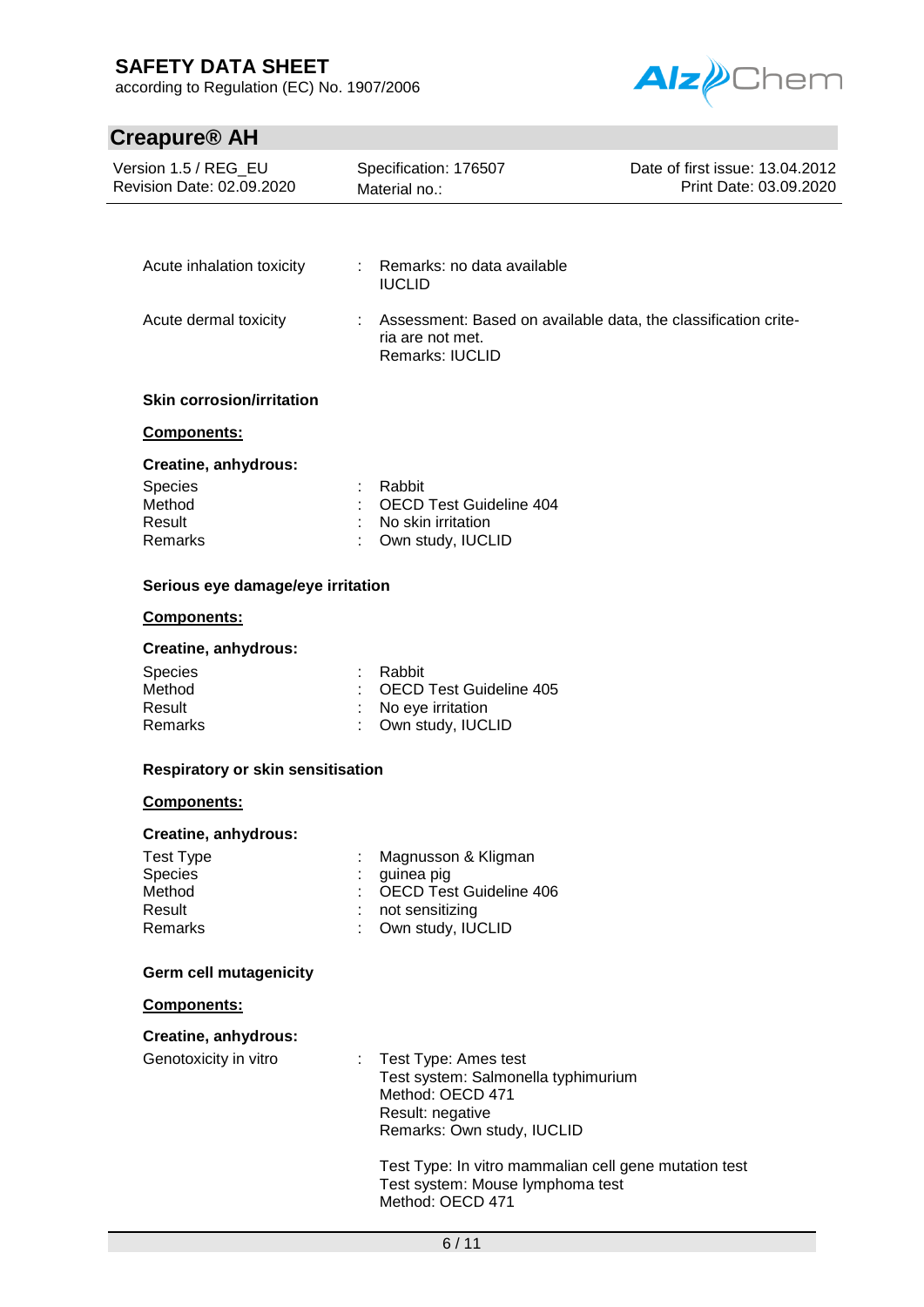according to Regulation (EC) No. 1907/2006



| <b>Creapure<sup>®</sup> AH</b>                                  |                                                |                                                                     |
|-----------------------------------------------------------------|------------------------------------------------|---------------------------------------------------------------------|
| Version 1.5 / REG_EU<br>Revision Date: 02.09.2020               | Specification: 176507<br>Material no.:         | Date of first issue: 13.04.2012<br>Print Date: 03.09.2020           |
|                                                                 | Result: negative<br>Remarks: Own study, IUCLID |                                                                     |
| Germ cell mutagenicity-As-<br>sessment                          | Remarks: IUCLID                                | : Based on available data, the classification criteria are not met. |
| Carcinogenicity                                                 |                                                |                                                                     |
| Components:                                                     |                                                |                                                                     |
| Creatine, anhydrous:<br>Carcinogenicity - Assess-<br>ment       | <b>Remarks: IUCLID</b>                         | : Based on available data, the classification criteria are not met. |
| <b>Reproductive toxicity</b>                                    |                                                |                                                                     |
| Components:                                                     |                                                |                                                                     |
| Creatine, anhydrous:<br>Reproductive toxicity - As-<br>sessment | <b>Remarks: IUCLID</b>                         | : Based on available data, the classification criteria are not met. |
| <b>STOT - single exposure</b>                                   |                                                |                                                                     |
| Components:                                                     |                                                |                                                                     |
| Creatine, anhydrous:                                            |                                                |                                                                     |
| Assessment<br>Remarks                                           | <b>IUCLID</b>                                  | Based on available data, the classification criteria are not met.   |
| <b>STOT - repeated exposure</b>                                 |                                                |                                                                     |
| Components:                                                     |                                                |                                                                     |
| Creatine, anhydrous:<br>Assessment<br>Remarks                   | <b>IUCLID</b><br>÷                             | Based on available data, the classification criteria are not met.   |
| <b>Aspiration toxicity</b>                                      |                                                |                                                                     |
| Components:                                                     |                                                |                                                                     |
| Creatine, anhydrous:<br>No data available<br>Remarks            | <b>IUCLID</b>                                  |                                                                     |
| <b>Experience with human exposure</b>                           |                                                |                                                                     |
| Components:                                                     |                                                |                                                                     |
| Creatine, anhydrous:<br><b>General Information</b>              | ÷.                                             | Creatine is found in muscular tissue and is produced by the         |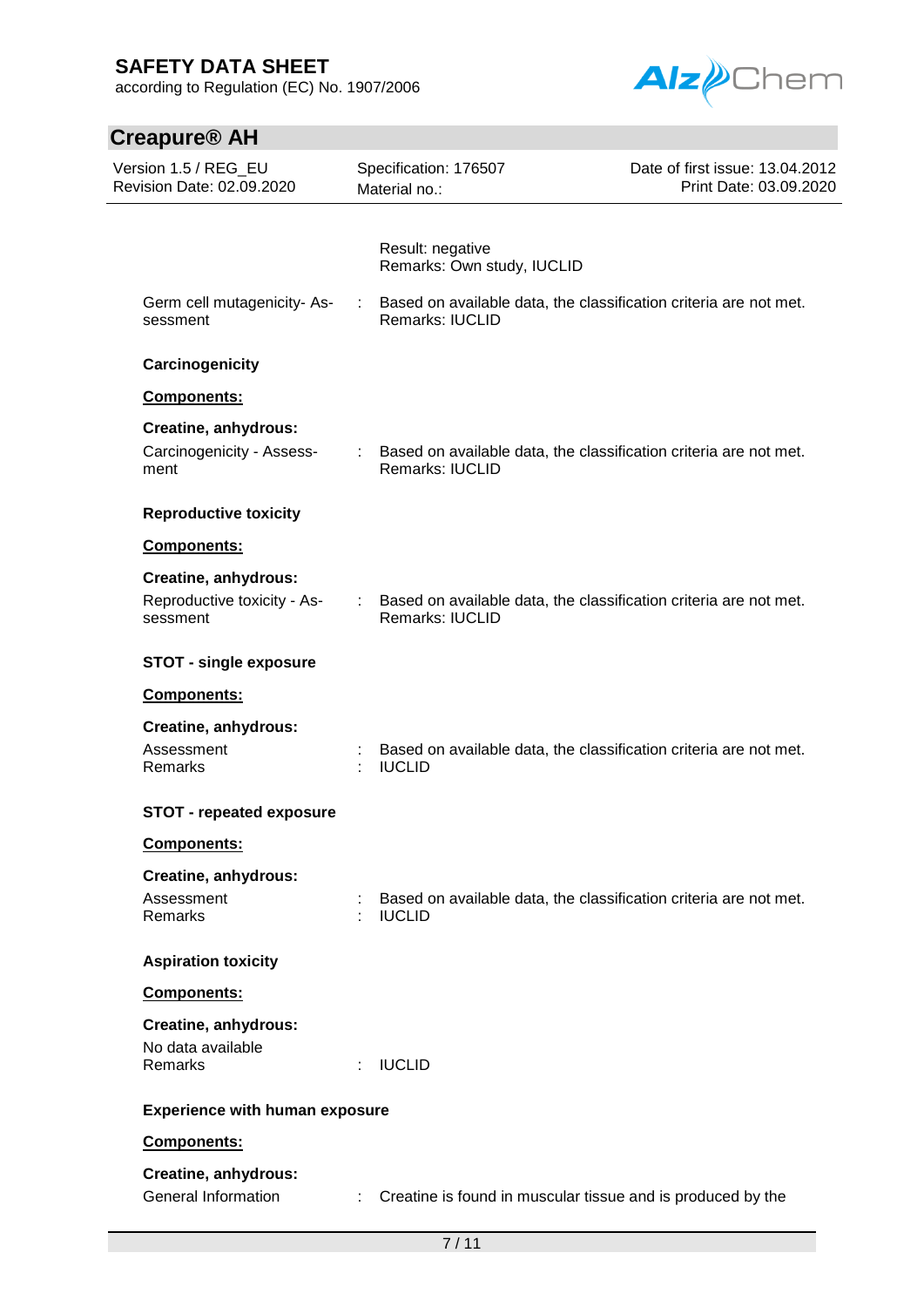according to Regulation (EC) No. 1907/2006

# **Creapure® AH**

Version 1.5 / REG\_EU Revision Date: 02.09.2020 Specification: 176507 Material no.:

Date of first issue: 13.04.2012 Print Date: 03.09.2020

Alz*p*Chem

liver and kidneys. No health effects have been reported in humans.

## **SECTION 12: Ecological information**

#### **12.1 Toxicity**

| <b>Components:</b>                                       |   |                                                                                                                                          |
|----------------------------------------------------------|---|------------------------------------------------------------------------------------------------------------------------------------------|
| Creatine, anhydrous:                                     |   |                                                                                                                                          |
| Toxicity to fish                                         |   | : LC50 (Brachydanio rerio): $> 84,6$ mg/l<br>Exposure time: 96 h<br>Method: Directive 84/449/EEC, C.1<br>Remarks: Own study, IUCLID      |
| Toxicity to daphnia and other :<br>aquatic invertebrates |   | EC50 (Daphnia magna): > 800 mg/l<br>Exposure time: 48 h<br>Method: Directive 92/69/EEC C.2<br>Remarks: Own study, IUCLID                 |
| Toxicity to algae/aquatic<br>plants                      |   | (Desmodesmus subspicatus): > 100 mg/l<br>End point: growth rate<br>Exposure time: 72 h<br>Method: OECD 201<br>Remarks: Own study, IUCLID |
| <b>Ecotoxicology Assessment</b>                          |   |                                                                                                                                          |
| Acute aquatic toxicity                                   | ÷ | Based on available data, the classification criteria are not met.                                                                        |
| Chronic aquatic toxicity                                 | ÷ | Based on available data, the classification criteria are not met.                                                                        |
| 12.2 Persistence and degradability                       |   |                                                                                                                                          |
|                                                          |   |                                                                                                                                          |

## **Components:**

## **Creatine, anhydrous:**

| Biodegradability | : Result: Readily biodegradable. |
|------------------|----------------------------------|
|                  | Biodegradation: 96,6 %           |
|                  | Exposure time: 28 d              |
|                  | Method: OECD 301 E               |
|                  | <b>Remarks: IUCLID</b>           |

#### **12.3 Bioaccumulative potential**

#### **Product:**

| Bioaccumulation | Remarks: No bioaccumulation is to be expected (log Pow <= |
|-----------------|-----------------------------------------------------------|
|                 |                                                           |

#### **Components:**

**Creatine, anhydrous:**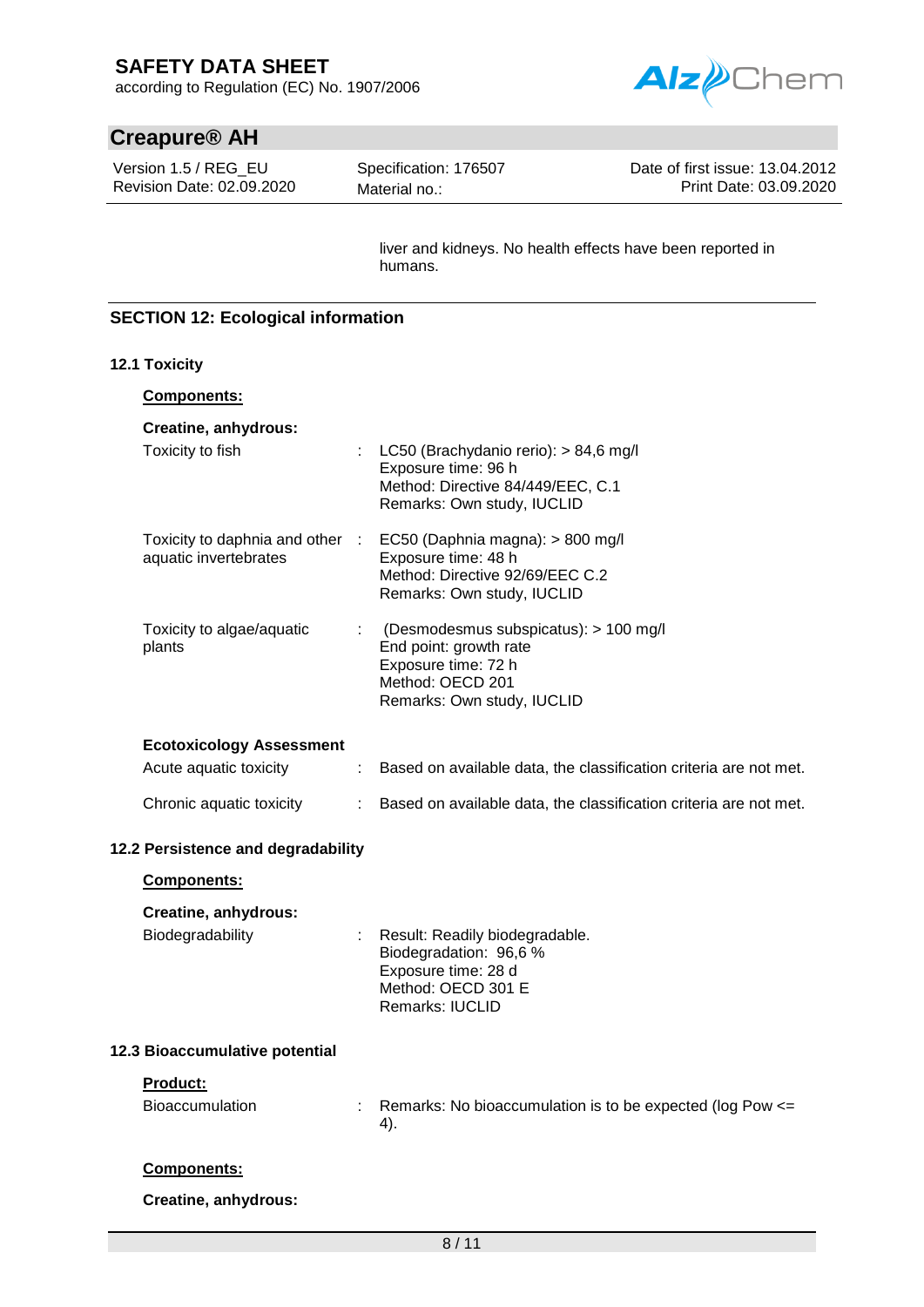according to Regulation (EC) No. 1907/2006



# **Creapure® AH**

| Version 1.5 / REG EU<br>Revision Date: 02.09.2020         | Specification: 176507<br>Material no.:                                                                                    | Date of first issue: 13.04.2012<br>Print Date: 03.09.2020 |  |
|-----------------------------------------------------------|---------------------------------------------------------------------------------------------------------------------------|-----------------------------------------------------------|--|
| Partition coefficient: n-<br>octanol/water                | $log Pow: < -2 (20 °C)$                                                                                                   |                                                           |  |
| 12.4 Mobility in soil<br>no data available                |                                                                                                                           |                                                           |  |
| 12.5 Results of PBT and vPvB assessment                   |                                                                                                                           |                                                           |  |
| Product:<br>Assessment                                    | A PBT/vPvB evaluation is not available, since a chemical<br>safety evaluation is not required / has not been carried out. |                                                           |  |
| 12.6 Other adverse effects                                |                                                                                                                           |                                                           |  |
| <b>Product:</b><br>Additional ecological infor-<br>mation | This product has no known ecotoxicological effects.                                                                       |                                                           |  |
| <b>SECTION 13: Disposal considerations</b>                |                                                                                                                           |                                                           |  |
| 13.1 Waste treatment methods<br><b>Product</b>            | Must be brought to an adequate waste treatment facility in                                                                |                                                           |  |

| Product                | Must be brought to an adequate waste treatment facility, in<br>conformity with applicable waste disposal regulations.                                 |
|------------------------|-------------------------------------------------------------------------------------------------------------------------------------------------------|
| Contaminated packaging | : Packaging, that can not be reused after cleaning must be<br>disposed or recycled in accordance with all federal, national<br>and local regulations. |

## **SECTION 14: Transport information**

# **14.1 UN number**

Not regulated as a dangerous good

# **14.2 UN proper shipping name**

Not regulated as a dangerous good

## **14.3 Transport hazard class(es)**

Not regulated as a dangerous good

# **14.4 Packing group**

Remarks : Not classified as dangerous in the meaning of transport regulations.

| <b>ADR</b>             | : Not regulated as a dangerous good                                                                              |
|------------------------|------------------------------------------------------------------------------------------------------------------|
| <b>RID</b>             | : Not regulated as a dangerous good                                                                              |
| <b>IMDG</b><br>Remarks | : Not regulated as a dangerous good<br>Not classified as dangerous in the meaning of transport regu-<br>lations. |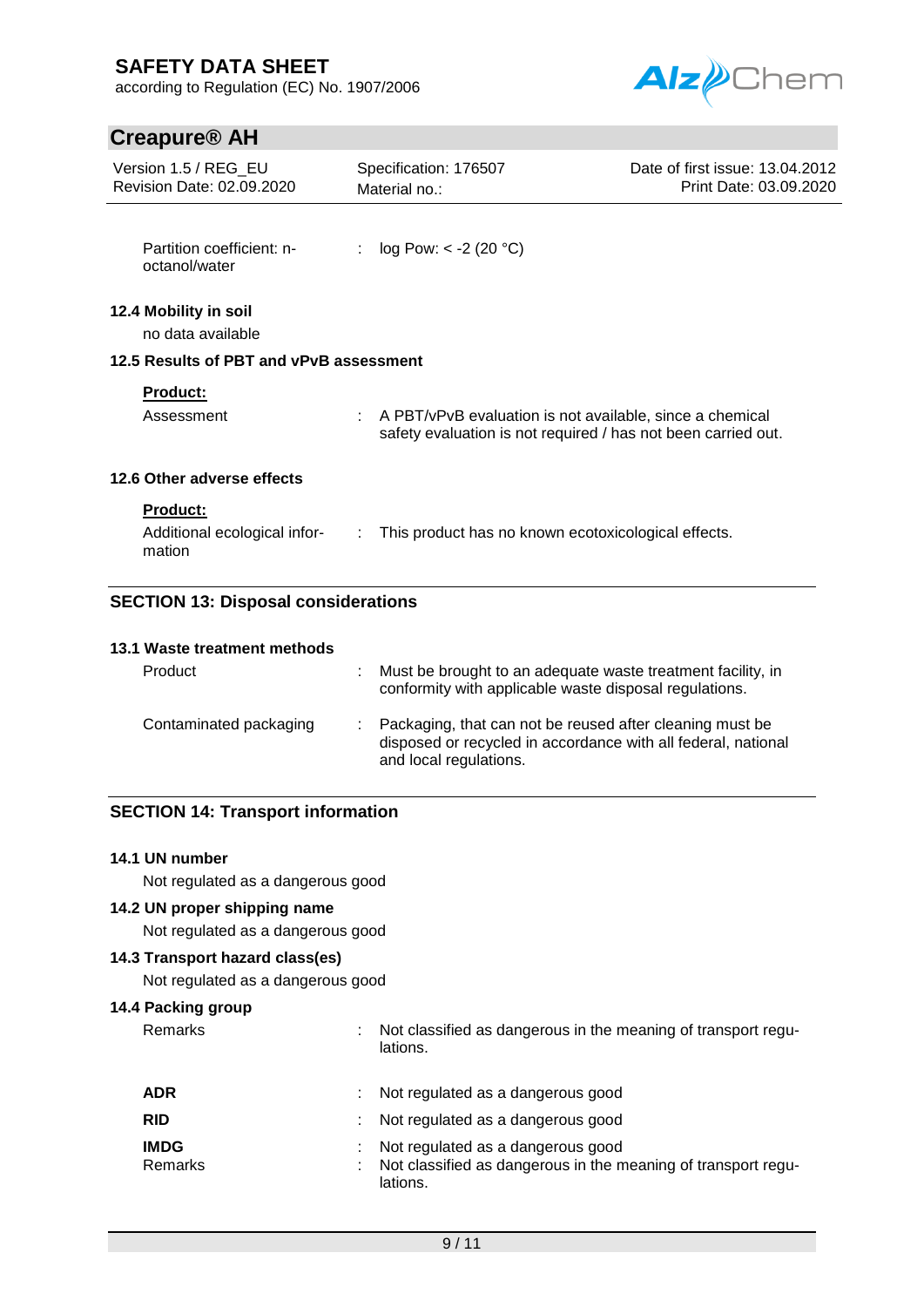according to Regulation (EC) No. 1907/2006



# **Creapure® AH**

| Version 1.5 / REG EU<br>Revision Date: 02.09.2020 |  | Specification: 176507<br>Material no.:                                                                         | Date of first issue: 13.04.2012<br>Print Date: 03.09.2020 |  |  |  |  |
|---------------------------------------------------|--|----------------------------------------------------------------------------------------------------------------|-----------------------------------------------------------|--|--|--|--|
| <b>IATA (Cargo)</b><br><b>Remarks</b>             |  | Not regulated as a dangerous good<br>Not classified as dangerous in the meaning of transport regu-<br>lations. |                                                           |  |  |  |  |
| <b>IATA (Passenger)</b>                           |  | Not regulated as a dangerous good                                                                              |                                                           |  |  |  |  |
| 14.5 Environmental hazards                        |  |                                                                                                                |                                                           |  |  |  |  |
| Not regulated as a dangerous good                 |  |                                                                                                                |                                                           |  |  |  |  |
| 14.6 Special precautions for user                 |  |                                                                                                                |                                                           |  |  |  |  |
| <b>Remarks</b>                                    |  | Not classified as dangerous in the meaning of transport regu-<br>lations.                                      |                                                           |  |  |  |  |
|                                                   |  |                                                                                                                |                                                           |  |  |  |  |

## **14.7 Transport in bulk according to Annex II of Marpol and the IBC Code**

Not applicable for product as supplied.

## **SECTION 15: Regulatory information**

#### **15.1 Safety, health and environmental regulations/legislation specific for the substance or mixture**

#### **15.2 Chemical safety assessment**

No substance safety assessment is required for this product because use of the substance is already regulated within the framework of specific legal regulations.

## **SECTION 16: Other information**

#### **Full text of other abbreviations**

ADN - European Agreement concerning the International Carriage of Dangerous Goods by Inland Waterways; ADR - European Agreement concerning the International Carriage of Dangerous Goods by Road; AICS - Australian Inventory of Chemical Substances; ASTM - American Society for the Testing of Materials; bw - Body weight; CLP - Classification Labelling Packaging Regulation; Regulation (EC) No 1272/2008; CMR - Carcinogen, Mutagen or Reproductive Toxicant; DIN - Standard of the German Institute for Standardisation; DSL - Domestic Substances List (Canada); ECHA - European Chemicals Agency; EC-Number - European Community number; ECx - Concentration associated with x% response; ELx - Loading rate associated with x% response; EmS - Emergency Schedule; ENCS - Existing and New Chemical Substances (Japan); ErCx - Concentration associated with x% growth rate response; GHS - Globally Harmonized System; GLP - Good Laboratory Practice; IARC - International Agency for Research on Cancer; IATA - International Air Transport Association; IBC - International Code for the Construction and Equipment of Ships carrying Dangerous Chemicals in Bulk; IC50 - Half maximal inhibitory concentration; ICAO - International Civil Aviation Organization; IECSC - Inventory of Existing Chemical Substances in China; IMDG - International Maritime Dangerous Goods; IMO - International Maritime Organization; ISHL - Industrial Safety and Health Law (Japan); ISO - International Organisation for Standardization; KECI - Korea Existing Chemicals Inventory; LC50 - Lethal Concentration to 50 % of a test population; LD50 - Lethal Dose to 50% of a test population (Median Lethal Dose); MARPOL - International Convention for the Prevention of Pollution from Ships; n.o.s. - Not Otherwise Specified; NO(A)EC - No Observed (Adverse) Effect Concentration; NO(A)EL - No Observed (Adverse) Effect Level; NOELR - No Observable Effect Loading Rate; NZIoC - New